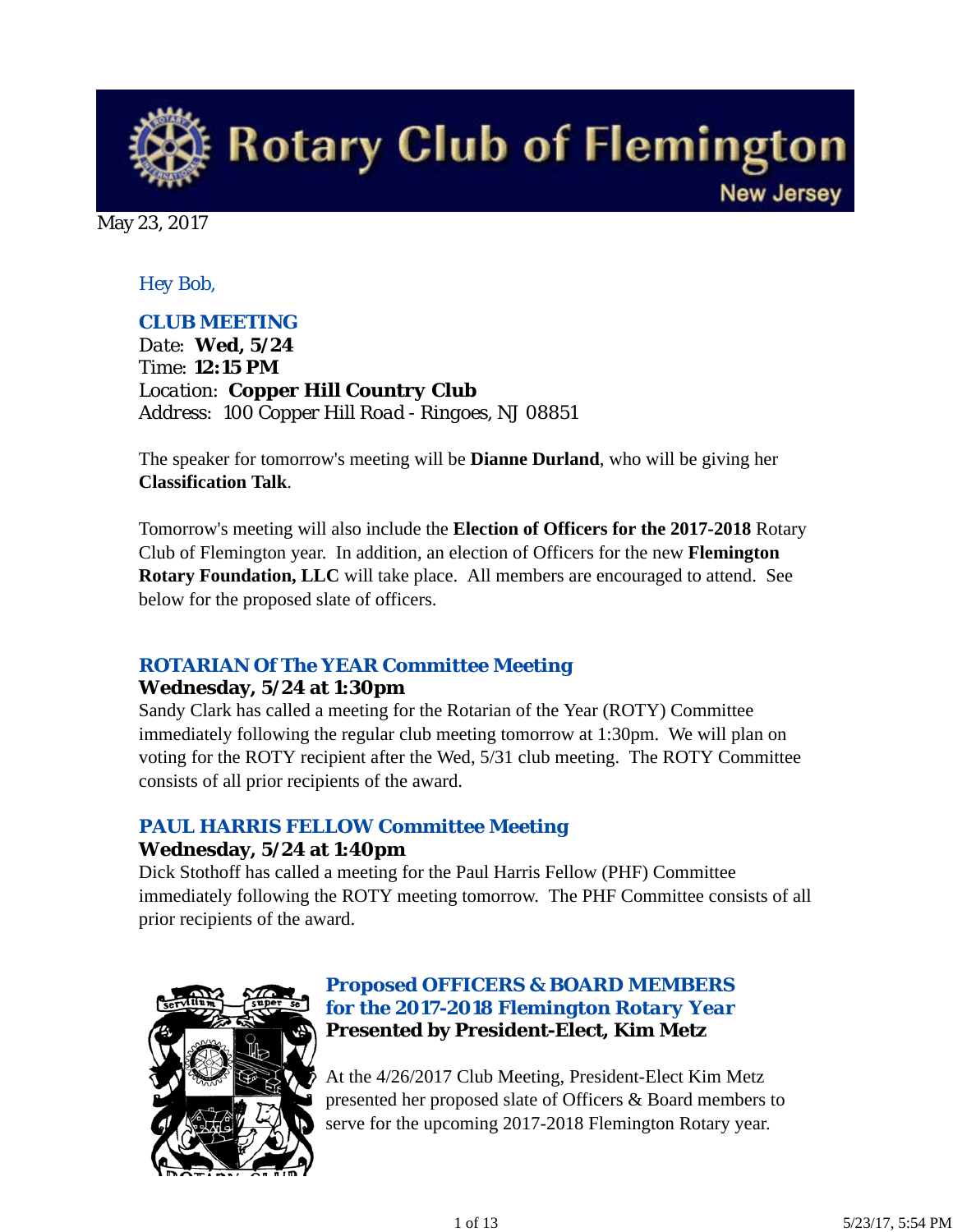

The proposed slate of officers has been approved by the current Board and is now being presented to club. Kim will continue

sharing this proposed slate at the regular club meetings for the next month. If anyone else is interested in serving, please let Kim know. Nominations from the floor will be considered.

The proposed slate will be officially presented at the **Wed, May 24th** noon lunch meeting for vote by club majority. All members are requested to attend the 5/24/2017 meeting to be present for the vote.

The proposed slate is as follows:

| <b>Club President</b> | <b>Kim Metz</b>                               |
|-----------------------|-----------------------------------------------|
| President-Elect       | <b>Allan Vera</b>                             |
| Secretary             | <b>Kyle Fogarty</b>                           |
| Treasurer, General    | <b>Nik Kritharis</b>                          |
| Treasurer, Lunch      | <b>Michael Goodwin</b>                        |
| <b>Board Member</b>   | <b>D.J. Wright</b> (Immediate Past President) |
| <b>Board Member</b>   | <b>Sandy Clark</b>                            |
| <b>Board Member</b>   | <b>Joe Ziegler</b>                            |

## **Proposed Slate of 2017-2018 RCOF Officers & Board Members**

## *Proposed OFFICERS & BOARD MEMBERS for the NEW FLEMINGTON ROTARY FOUNDATION, LLC* **Presented by President-Elect, Kim Metz**

At the 4/26/2017 Club Meeting, President-Elect Kim Metz presented the proposed slate of officers for the new Flemington Rotary Foundation that is being formed.

The proposed slate of officers has been approved by the current Board and is now being presented to club. Kim will continue sharing this proposed slate at the regular club meetings for the next month.

The proposed slate will be officially presented at the **Wed, May 24th** noon lunch meeting for vote by club majority. All members are requested to attend the 5/24/2017 meeting to be present for the vote.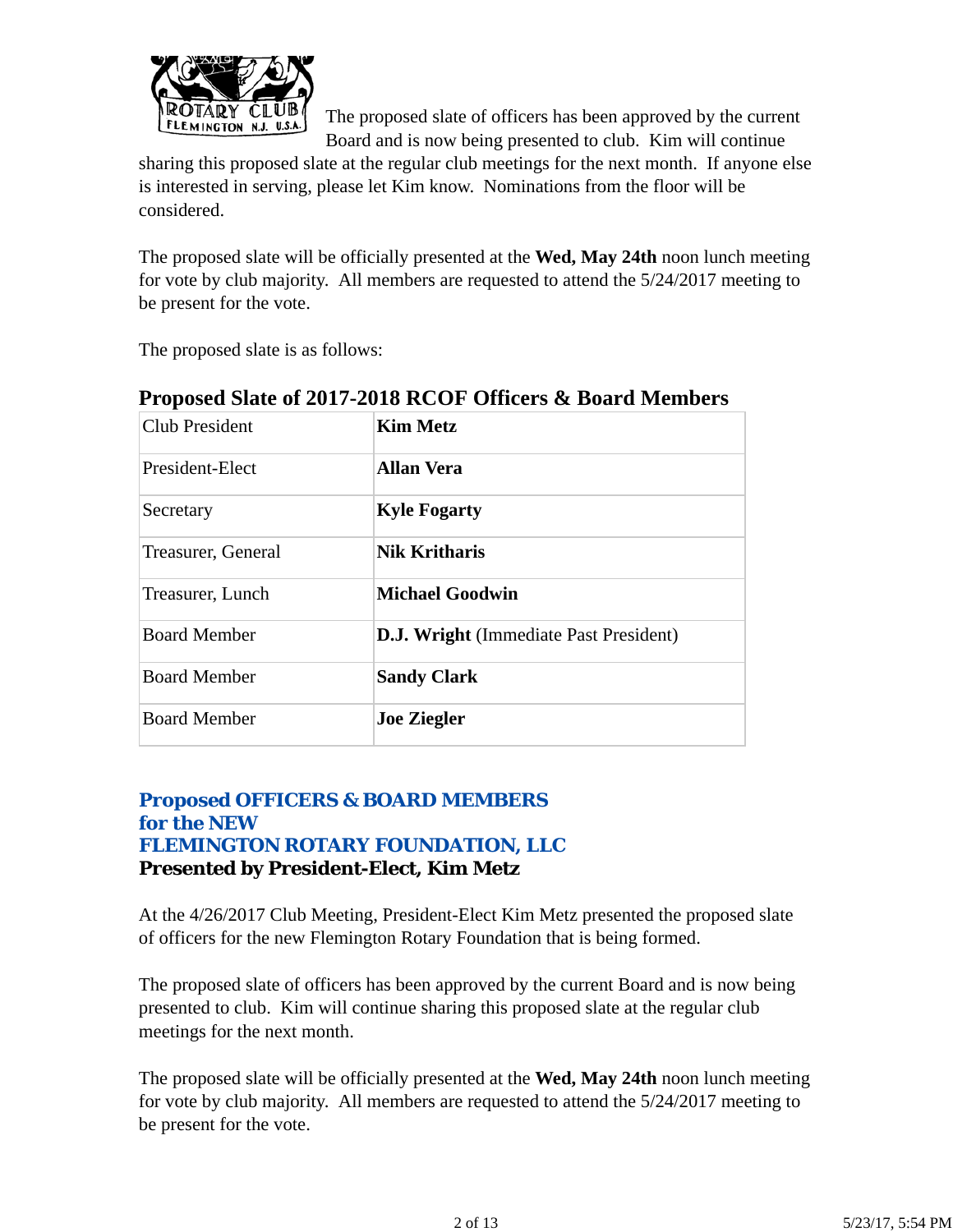The proposed slate is as follows:

| <b>Foundation President</b> | <b>Kim Metz</b> (1-year)        |  |
|-----------------------------|---------------------------------|--|
| Vice-President              | <b>Bob Chittenden</b> (2-years) |  |
| Secretary                   | <b>Sandy Clark</b> (3-years)    |  |
| Treasurer                   | <b>Mick Schaible</b> (4-years)  |  |
| <b>Board Member</b>         | <b>D.J.</b> Wright $(5$ -years) |  |

## **Proposed Slate for the Flemington Rotary Foundation**



# *9th Annual Rotary BARK IN THE PARK DOG WALK*

**Sunday, June 4, 2017** Registration: **10:30am** Walk: **11:00am** to **2:00pm** Location: **Flemington Boro Park** Address: 43 Park Avenue, Flemington, NJ 08822

Join your friends and neighbors for a great day of fun, exercise and fellowship in Historic Downtown Flemington!

All net proceeds of the event go to Rotary Charities and

local animal rescue organizations.

Registration begins at 10:30 AM. Chaperoned walks begin at 11 AM and 11:30 AM in the Flemington Boro Park on Park Avenue, behind the Courthouse. Ample parking is available across from the Justice Center on Park Avenue or in the other lots around town.

You can also enjoy great food from several local restaurants (for people!), plus fabulous pet contests, including best pet costume and most photogenic pet, to name a few.

There will also be terrific live music from **SunDog**!

**Click Here** or visit www.FlemingtonRotaryNJ.org for more information, or click the links below to download the following event forms:

- **Walker Registration Form**.
- **Event Brochure**.
- **Sponsor Registration Form**.
- **Vendor Registration Form**.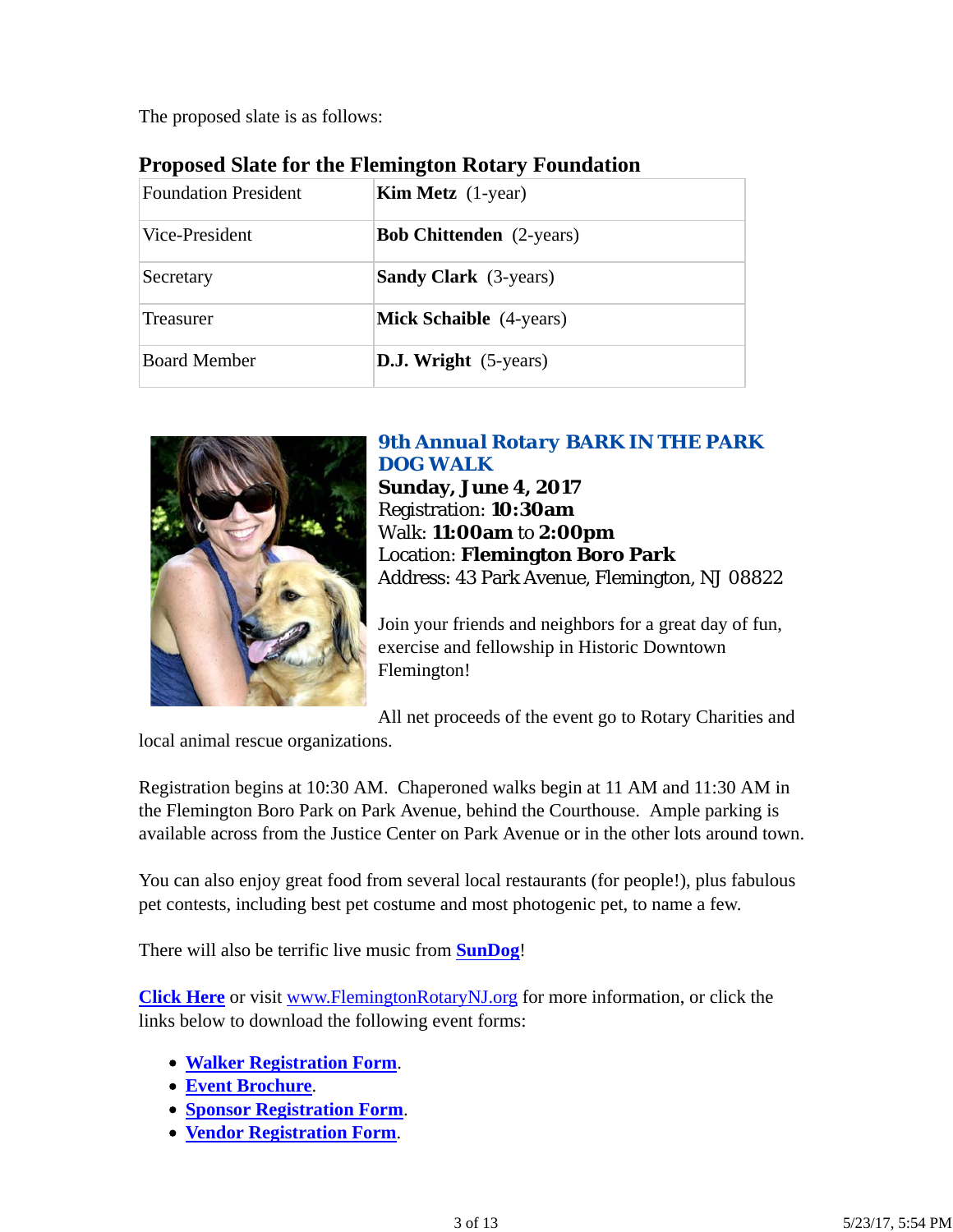#### **Event Rules**:

- 1. We welcome well-mannered, friendly, non-aggressive dogs & pets.
- 2. Limit 3 dogs per walker.
- 3. Leashes are required (no longer than 6' & no retractable leashes, please).
- 4. Scooping is required (bags provided).
- 5. Walk will take place Rain or Shine no refunds.
- 6. Dogs should wear current rabies tag or have proof of vaccination.
- 7. Please stay on the sidewalks.



#### *A Message from PRESIDENT D.J. Regarding Our Fall 2017 Fundraiser(s)* **Tuesday, May 16, 2017**

Fellow members,

This past Wednesday (5/10/2017) the club voted unanimously on approving a project that I, along with many others, feel will take

the club to new heights. A huge thank you to Kim and all the other members who have been working so hard to research, plan and present this idea for a new "**Flemington Rotary BeerFest**" fundraiser for our club. The support from longtime members, to those sworn in the past few months, was overwhelming. Everyone left the meeting charged up with a renewed sense of purpose (and no, it was not from the multiple 1 oz.'s of beer people had)! **Click Here** to download a copy of the PowerPoint presentation that Kim presented at the May 10th meeting.

 We have spoken in the past of relating alcohol to our club and how it may appear negative to some, but I think Kim and Bob addressed that topic regarding security, and designated drivers, etc. and alleviated any negative fallback on our club.

The next area needing attention, is **Pancake Day**. A very successful fundraiser in the past, the past few years have seen the numbers shrink, through no one's fault. A decision needs to be made as Hunterdon Central is finalizing their calendar, so if you can not attend tomorrow and would like your voice heard on this topic, please **Click HERE** to send me an e-mail and I will read your statement to the membership. If we do wish to continue with Pancake Day, we need a Chairperson and Committee to step up right away; as of this E-Monger, no one has stepped up to lead Pancake Day.

I am excited to see where this new event leads us in terms of membership engagement, recruitment and fundraising efforts to help keep the club solvent. I started my year as President hoping to bring us back to the foundation of why are we involved in Rotary. What purpose do we serve. What can we do to better the community and give back using our professional connections and involvement. The way the membership stepped up to tackle this project so far has been a shining example of what can be done when we act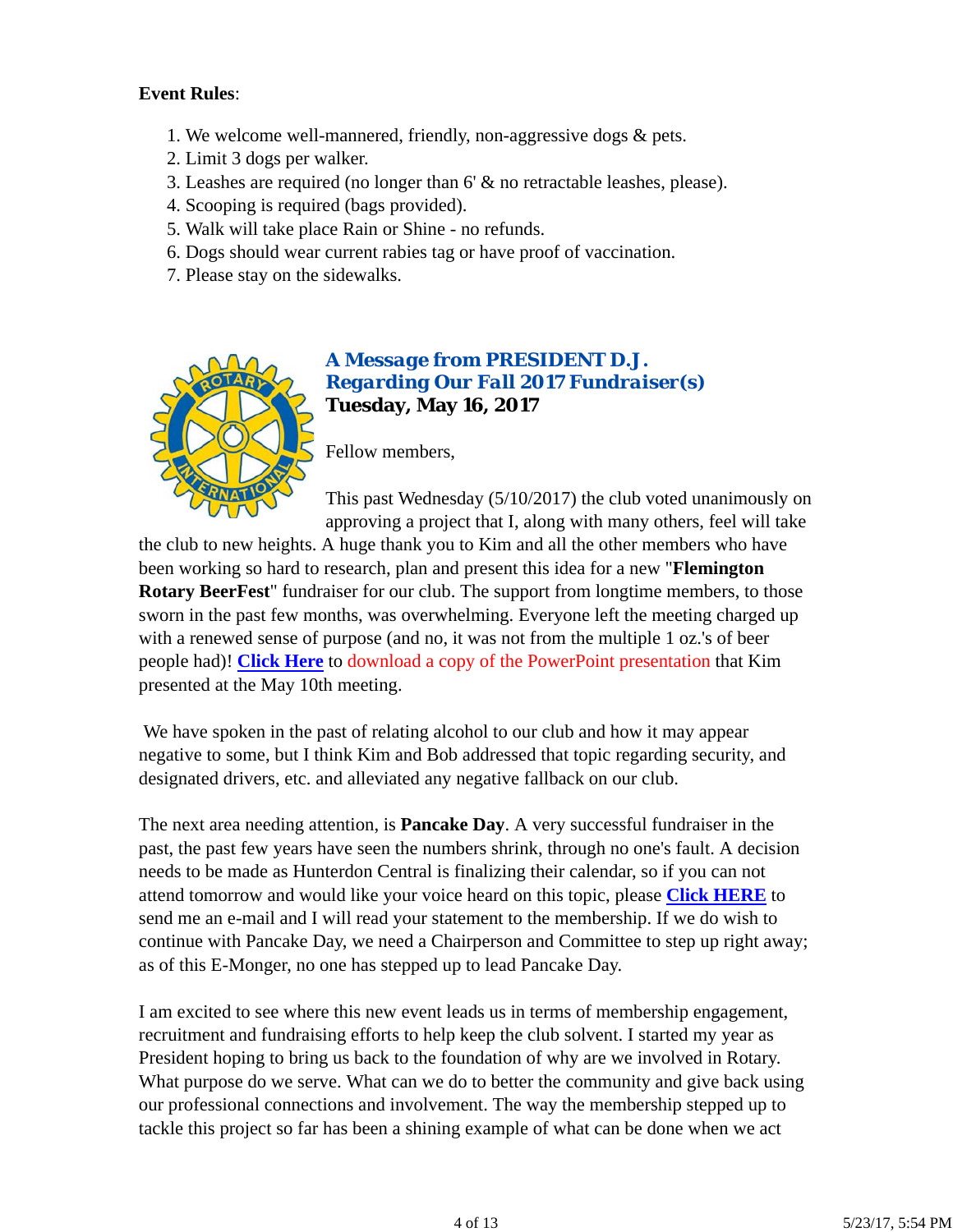with the ideals of the selfless service in mind. Kudos to the club for taking this much needed step forward.

Yours in service,

D.J. Wright President 2016-2017 Rotary Club of Flemington, New Jersey



#### *FLEMINGTON ROTARY BEERFEST*

**Saturday, October 14, 2017** VIP Session: **12noon** to **1:00pm** General Session: **1:00pm** to **4:30pm** Liberty Village Outlet Marketplace

The **Flemington Rotary BeerFest** is an event that allows participants to taste and sample many

different kinds of Craft Beers from a variety of different Breweries. There will be live music to enjoy and food available to purchase.

We plan to have more than **60 beers** from **30 breweries**.

The event will take place within the open parking area of the **Liberty Village Outlet Marketplace**, located in Flemington, NJ. A limited number of tickets will be offered in two different tasting sessions.

**Click Here** to view the event website for additional details.



#### *DIANNE DURLAND Induction Photo* **Wed, April 26, 2017**

At the Wednesday, April 26th club meeting, **Dianne Durland** was officially inducted as a new member into Rotary Club of Flemington. Pictured from left to right are: Jim Davidson, Dianne Durland and President D.J. Wright. Note: Click on the photo to view it as a larger image.



*Special Visit from Paul & Alison Perrottet of the Rotary Club of Flemington, Australia*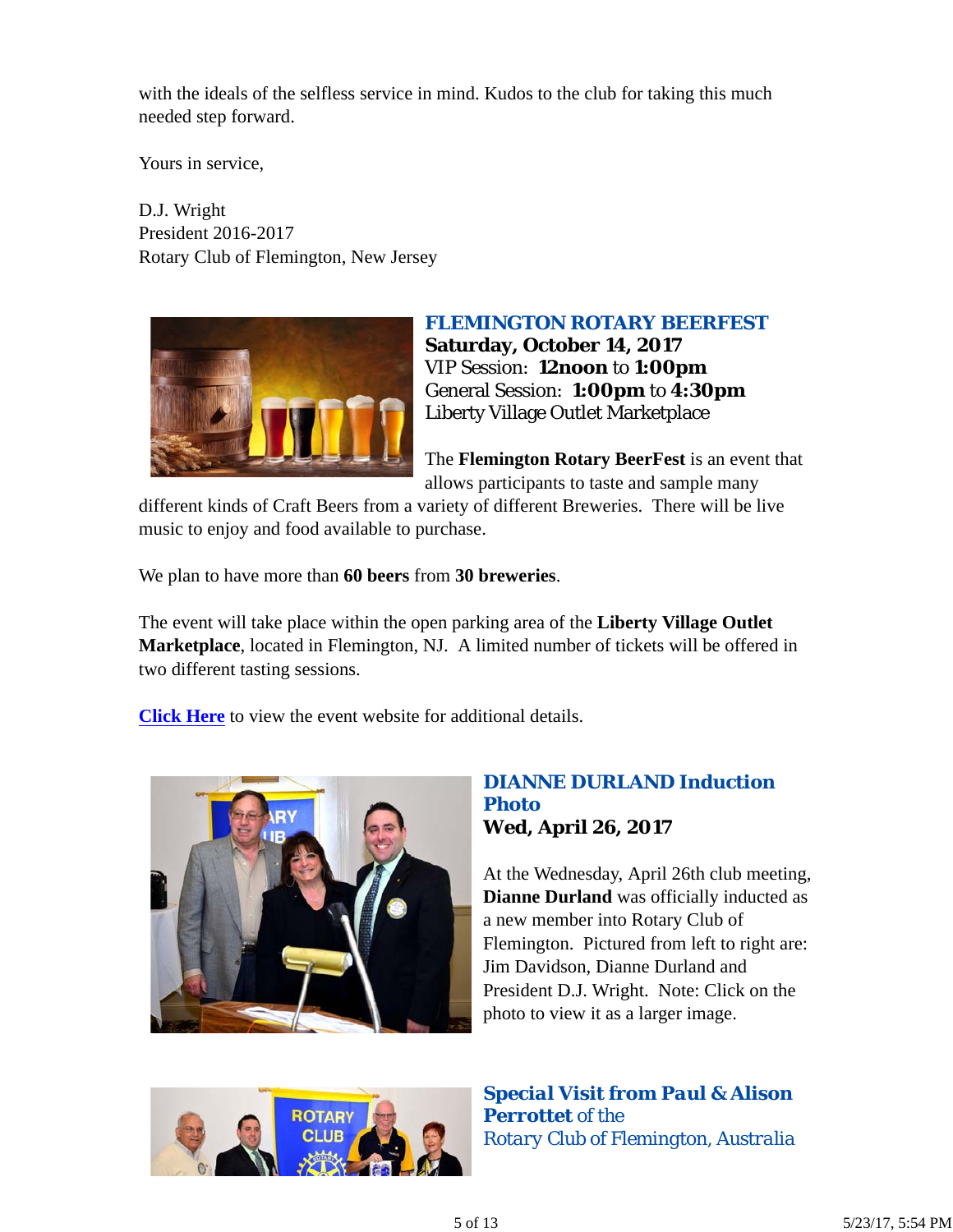

# **Wed, May 3, 2017**

At the Wednesday, May 3rd Rotary Meeting, we had two special visitors. **Paul & Alison Perrottet** visited us from the **Rotary Club of Flemington** located in **Victoria, Australia**. Yes, there is another

Rotary Club of Flemington, which is located in Australia. Paul is a Past-President, Club Webmaster and Rotary Foundation Director for their club. Pictured from Left to Right are: Harry Mazujian, President D.J. Wright, Paul Perrottet and Alison Perrottet.



Also, during their visit, Paul and D.J. exchanged club banners. Pictured to the left is an image of the banner we received from the Rotary Club of Flemington, Victoria, Australia.

A special thanks to the Rev. Dr. Herb Bohler for taking and sharing the photos.

## *THANK YOU Email from Paul & Alison Perrottet* **Regarding their Visit to Flemington Rotary on Wed, 5/3**

The following is the email D.J. received from Paul & Alison Perrottet following their recent visit to our club:

Dear President D.J.,

It was great to catch up at the Rotary meeting last Wednesday in Flemington. Thanks to you and members for your wonderful hospitality and for the organization of our brief, but very interesting visit.

A special thanks to Father Harry Mazujian for his hospitality and for meeting us and acting as our guide and chauffeur. I would be very grateful if you could forward this mail to him.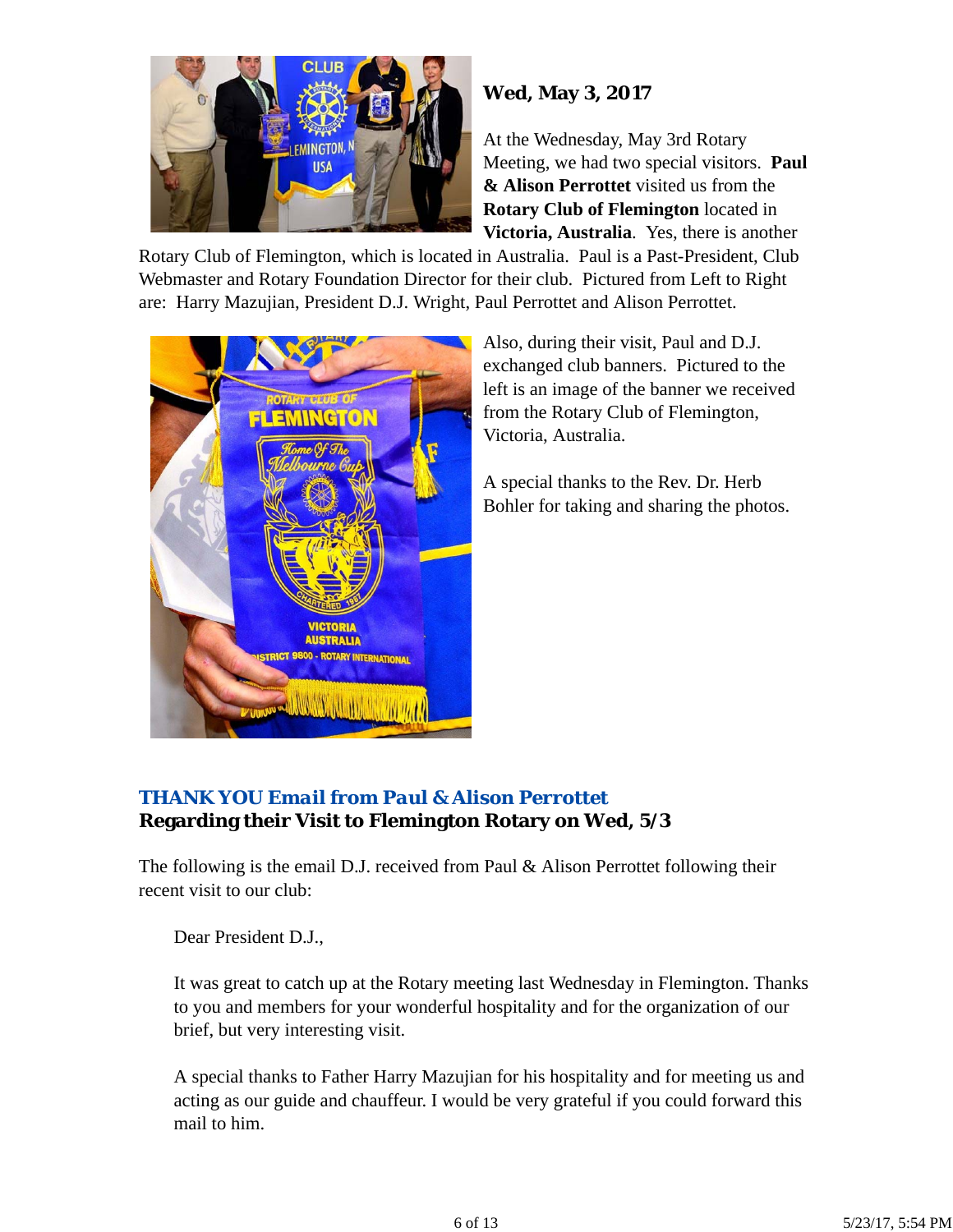It was interesting to learn about, Flemington, Hunterdon County, the central high school, Main Street, courthouse, the famous trial and the history.

Also thank you for all the gifts, including the anniversary plate, history book and Italian cookies.

If you or any members are heading down to Atlanta, you will probably meet many Aussies there including a significant delegation from D9800.

Once again, thanks for everything. Best regards,

Paul & Alison Perrottet



## *The Flemington Rotary MEMBER DIRECTORY Is Updated on the Website*

A PDF copy of the Club Directory kept on the club website, located on the password protected "**Members Only**" page. To access this, simply goto **www.FlemingtonRotaryNJ.org** and click on "Members

Only" in the upper left. The page is password protected. If you do not have the password, simply email us and request it.

If you see any updates that need to be made (a change of address, email, phone number, something is not listed correctly, etc.), please email Sandy Clark and request any changes to be made. **Click Here** to generate an email to Sandy.



## *SPEAKERS & PROGRAMS BEING SOUGHT*

Mick Schaible is looking for some ideas for upcoming meeting programs and speakers. If you have any leads, please pass them onto Mick, who will follow-up to schedule the speaker.

**Click here** to generate an email directly to Mick.



As you know, the Rotary Club of Flemington is a member of the H.C. Chamber of Commerce. This enables all Rotarians the ability to attend a Chamber function as a "member". If someone asks you what your business is, you would explain that you are a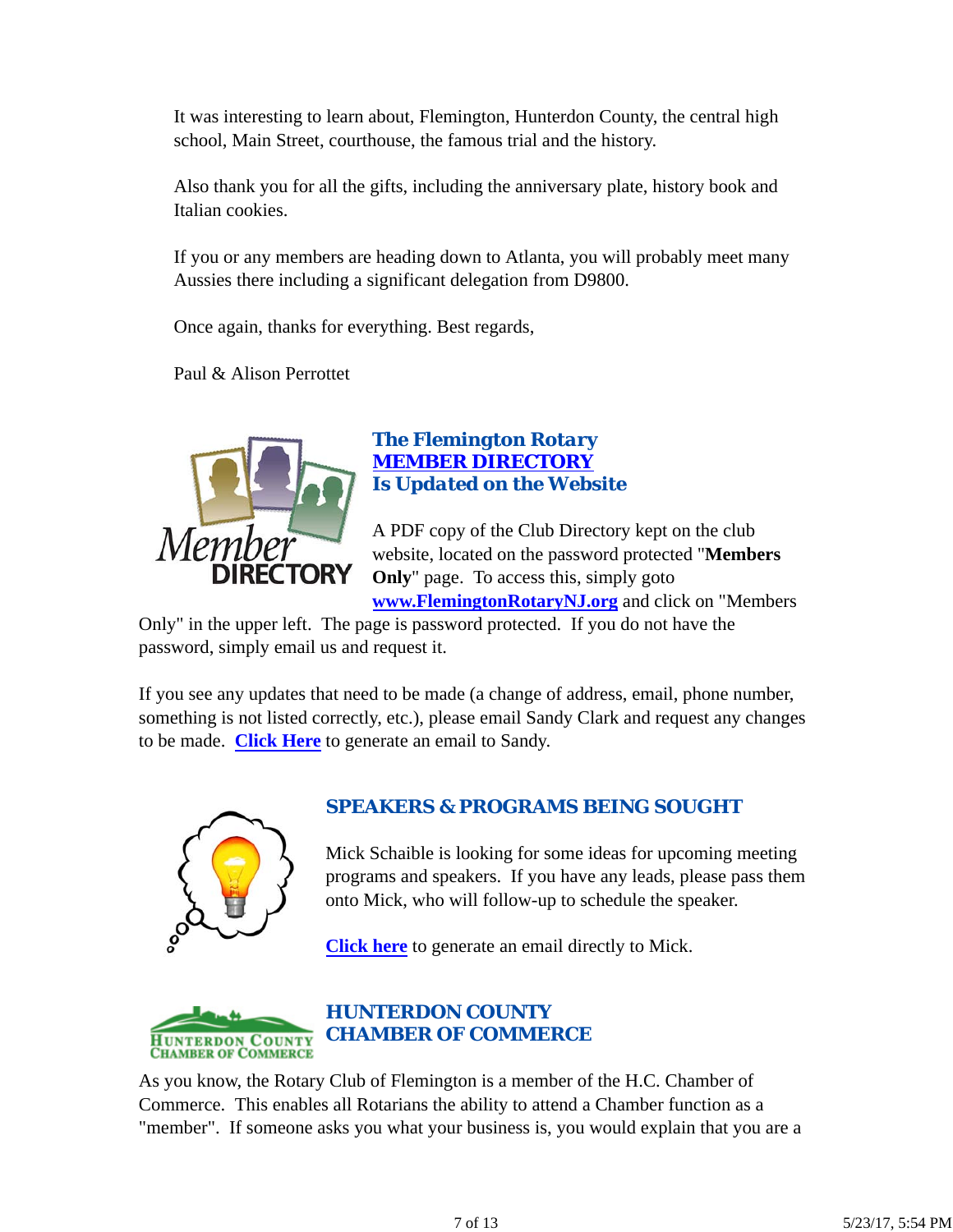member representing the Rotary Club of Flemington. **Click Here** to visit the Chamber website for a listing of upcoming events.

## *ROTARY DISTRICT 7510 NEWS*

**Click Here** to read the current news from our Rotary District 7510.

## *UPCOMING DATES TO NOTE:*

Wed, 5/31: H.C.R.H.S. Madrigal Girls Chorus.

Wed, 6/07: Scholarship Recipient Awards.

Wed, 6/14: Rev. Stefan Hippler, who is a member of the Rotary Club of Signal Hill Cape Town, South Africa. He will be speaking about HOPE Cape Town, Rotary's fight against aids in Cape Town Africa. The nature of the presentation is to share the important work being done by HOPE Cape Town on behalf of children and their families, who suffer from AIDS and related illnesses, in the Western Cape. HOPE Cape Town is a Non-governmental/not for profit agency. Rev. Hippler is the co-founder of HOPE Cape Town and currently the Director. He also serves as a Director of HOPE Cape Town USA.

Wed, 6/21: Erin Newcomb, Hunterdon County: The LINK

Wed, 6/28: Tentative Date for the **Changing of the Guard Dinner**.

**Next RCOF Board Meeting**: Tues, TBA at 5:30 PM. (Held bi-monthly). **Next Membership Meeting**: Wed,  $6/14/2017$  at 1:30 PM (Usually the 2<sup>nd</sup> Wed).

#### **Upcoming RCOF Club Events, Fundraisers, Fellowship Events, Etc**.:

6/4/17 (Sun): Bark In The Park (Dog Walk) 10/14/17 (Sat): Flemington Rotary BeerFest

#### **Rotary District 7510 Events & Functions:**

6/10 to 6/14/17: Rotary International Convention in Atlanta, Georgia 6/29/17: District Changing of the Guard

#### *COMMITTEE LIST:*

**Click Here** to download the listing of all current Club Committee's and its members.

#### *"MEMBERS ONLY" WEBSITE:*

## **Click Here for the Members Only section of the website to find:**

- 1) The "Membership Proposal Form" to propose a new member.
- 2) New Member Information.
- 3) An Online Copy of the Club Membership Directory.
- 4) A Link to All Photos Albums of the Club.

## *ROTARY WEBSITE LINKS:*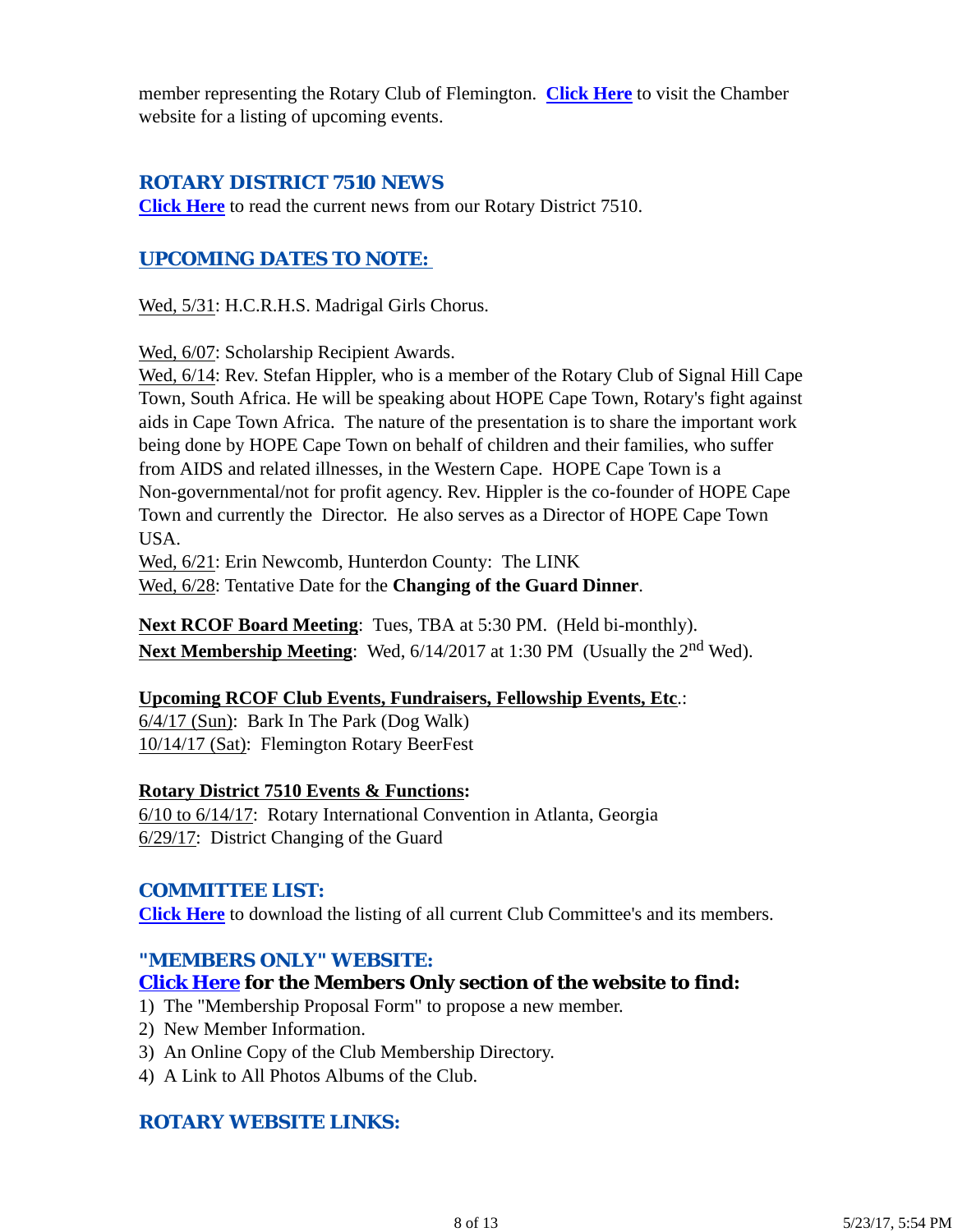Rotary International: **www.Rotary.org** Rotary District 7510: **www.RotaryNJ.org**

## *NEARBY ROTARY CLUB MEETINGS:*

As A Rotarian, you are Welcome to attend a Rotary Club meeting anywhere in the world. Click here for the Rotary Club Locator App. Or see below for some local meetings:

#### Mondays

**Lambertville/New Hope** (6:30 pm) - Lambertville Station Restaurant; 11 Bridge Street, Lambertville NJ 08530

**Piscataway** (12:15 pm) - Radisson Hotel; 21 Kingsbridge Road, Piscataway, NJ 08854

#### **Tuesdays**

**Whitehouse** (12:15 pm) - Max's 22; 456 Route 22 West, Whitehouse Station, NJ 08889 **Princeton** (12:15 pm) - The Nassau Club; 6 Mercer Street, Princeton, NJ 08540 **Bridgewater-Bound Brook** (12:15 pm) - Arbor Glenn; 100 Monroe St, Bridgewater 08807

#### Wednesdays

**Branchburg Township** (7:30 am): Stoney Brook Grille; 1285 Route 28, North Branch, NJ 08876

**Flemington** (12:15pm): Copper Hill Country Club; 100 Copper Hill Road, Ringoes, NJ 08851

**Hillsborough Township** (6:15 pm): Pheasant's Landing; 311 Amwell Road (Rt. 514), Hillsborough, NJ 08844

#### Thursdays

**Clinton Sunrise** (7:30 am): Clinton Fire Department; New Street, Clinton, NJ 08809 **Somerville/Bridgewater** (12:15 pm): Bridgewater Manor; 1251 US Highway 202/206, Bridgewater, NJ 08807

**Trenton** (12:15 pm): Freddie's Tavern; 12 Railroad Avenue, West Trenton, NJ 08628

#### Fridays

**North Hunterdon** (12:15 pm): Beaver Brook County Club; 25 County Club Drive, Annandale, NJ 08801

**Princeton Corridor** (12:15pm): Hyatt Regency; 102 Carnegie Center, Rt. 1 North, Princeton, NJ 08540

#### eClub

**Rotary eClub of Hunterdon Horizon**: View website for meetings or online makeups.

RI President's Call for Action in **2016-2017**: **"Rotary Serving Humanity"**

# **Rotary Club of Flemington - Our 93rd Year**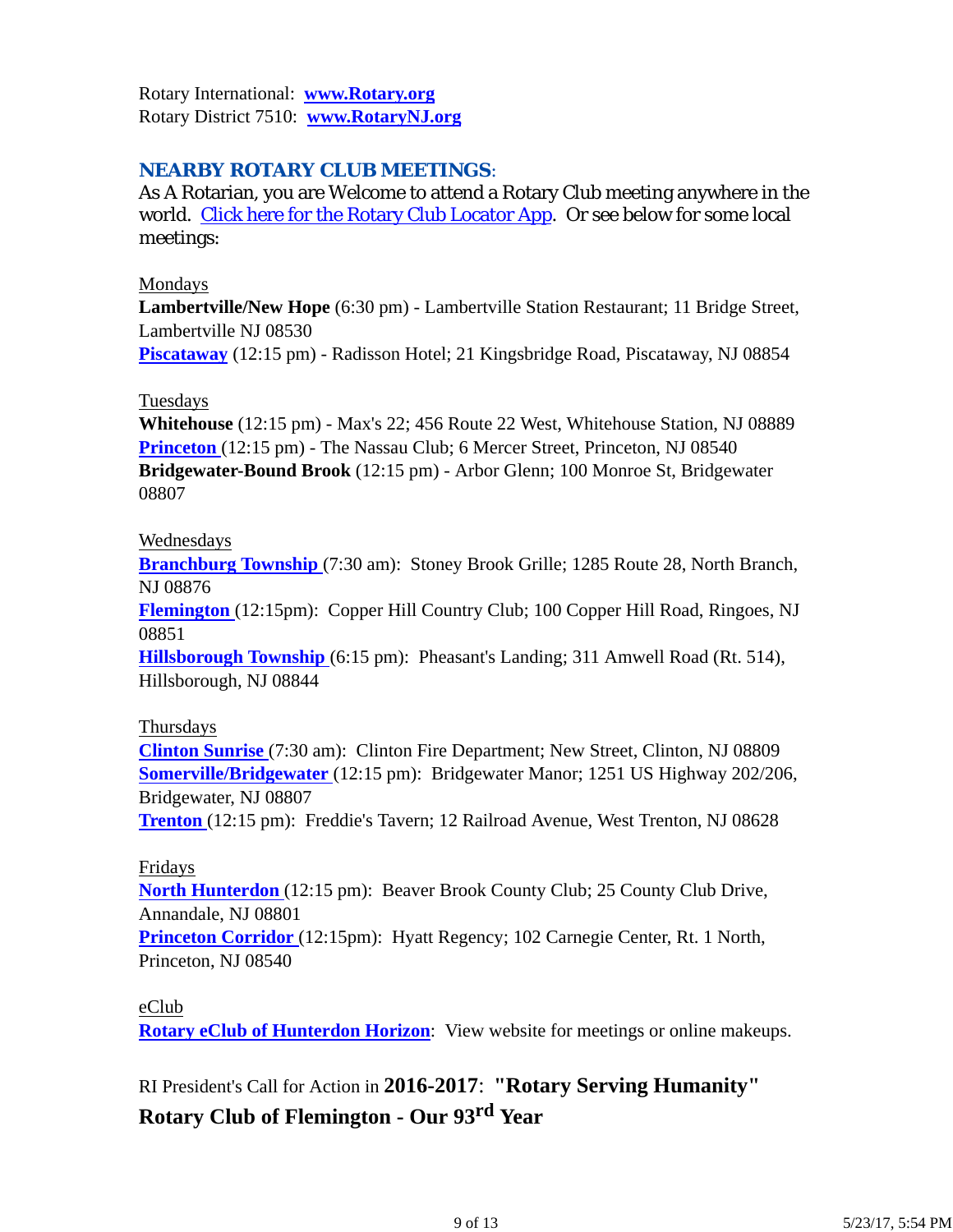#### Founded October 3, 1923 \* Charter #1529 \* District 7510

| Club President                           | <b>Daniel James "D.J." Wright</b>                 |  |  |
|------------------------------------------|---------------------------------------------------|--|--|
| President-Elect                          | <b>Kim Metz</b>                                   |  |  |
| Secretary                                | <b>Karen Widico</b>                               |  |  |
| Treasurer, General                       | <b>Bob Newland</b>                                |  |  |
| Treasurer, Lunch                         | <b>Michael Goodwin</b>                            |  |  |
| <b>Board Member</b>                      | <b>Mick Schaible</b> (immediate Past-President)   |  |  |
| <b>Board Member</b>                      | <b>Sandy Clark</b>                                |  |  |
| <b>Board Member</b>                      | <b>Joe Ziegler</b>                                |  |  |
| Sergeant-at-Arms                         | <b>Ken Skowronek</b>                              |  |  |
| R.I. President                           | <b>John F. Germ</b> (Chattanooga, Tennessee, USA) |  |  |
| District Governor (DG)                   | <b>Charles Minton</b> (Union, NJ)                 |  |  |
| District Governor Elect (DGE)            | <b>Bob Zeglarski</b> (Roselle-Rosselle Park)      |  |  |
| District Governor Nomimee (DGN)          | <b>John Shockley</b> (Hillsborough)               |  |  |
| <b>Assistant District Governor (ADG)</b> | <b>Albert Varga</b> (Lambertville-New Hope)       |  |  |

Club Meetings: **Wednesday, 12:15 pm, Copper Hill Country Club** 100 Copper Hill Road, Ringoes 08551



**MISSION STATEMENT:** The mission of Rotary International is to assist and guide Rotarians and Rotary clubs to accomplish the Object of Rotary to ensure Rotary's continuing relevance and to help build a better world, emphasizing service activities by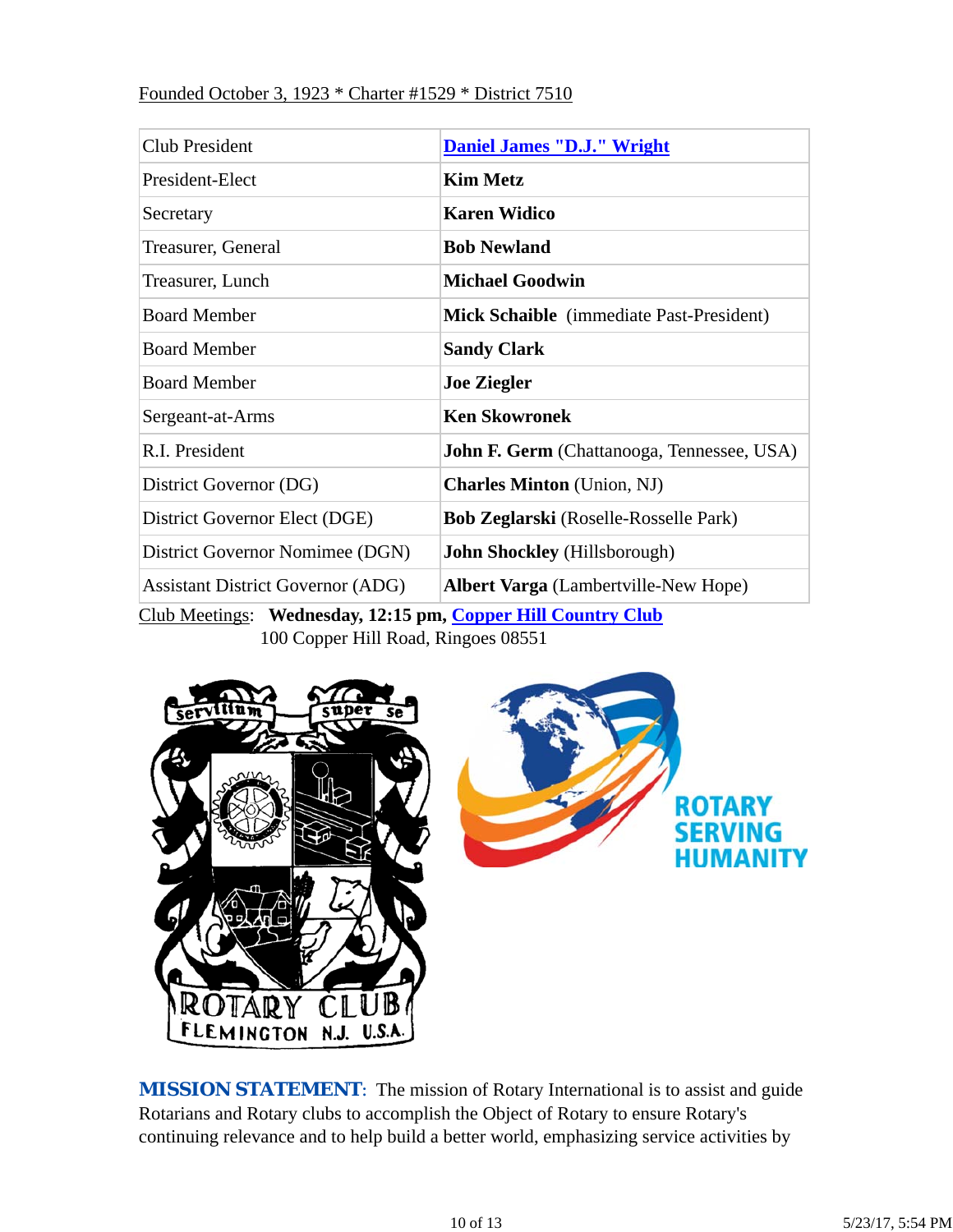individuals and groups that enhance the quality of life and human dignity, encouraging high ethical standards, and creating greater understanding among all people to advance the search for peace in the world.

**THE OBJECT OF ROTARY:** The object of Rotary is to encourage and foster the ideal of service as a basis of worthy enterprise and, in particular, to encourage and foster:

**1st**: The development of acquaintance as an opportunity for service;

**2nd**: High ethical standards in business and professions, the recognition of the worthiness of all useful occupations, and the dignifying of each Rotarian's occupation as an opportunity to serve society;

**3rd**: The application of the ideal of service in each Rotarian's personal, business and community life;

**4th**: The advancement of international understanding, goodwill, and peace through a world fellowship of business and professional persons united in the ideal of service.

**THE 4-WAY TEST:** "Of the things we think, say or do:

- **1st**: Is it the Truth?
- 2<sup>nd</sup>: Is it Fair to all concerned?
- **3rd**: Will it build goodwill and better friendships?
- **4th**: Will it be beneficial to all concerned?"

## *ROTARY's AVENUE'S OF SERVICE*:

**1)** Through **Club Service**, we have fun, build lasting friendships, and make sure that our club runs well.

**2)** Through **Vocational Service**, we volunteer our professional skills to serve others and promote integrity in everything we do.

**3)** Through **Community Service**, we address local needs and work with our community to bring lasting improvements.

**4)** Through **International Service**, we meet humanitarian needs around the globe and promote world understanding and peace.

**5)** Through **Youth Service**, we work with young people to help them become the next generation of leaders, visionaries, and peacemakers.

# **2016-2017 CLUB MEMBER ROSTER Rotary Club of Flemington, NJ**

Current Number of Members: 41

| <b>Rotarian</b>             | <b>Member Since</b> | <b>Classification</b>           |
|-----------------------------|---------------------|---------------------------------|
| Black, Bruce B.             | 2007                | <b>Health and Fitness</b>       |
| Bohler, Herbert C. (Herb)   | 1977                | <b>Specialty Advertising</b>    |
| <b>Boynton, Adam</b>        | 2016                | <b>Church / Social Services</b> |
| Chittenden, Robert L. (Bob) | 2003                | M.E.F.P. Consulting Engineering |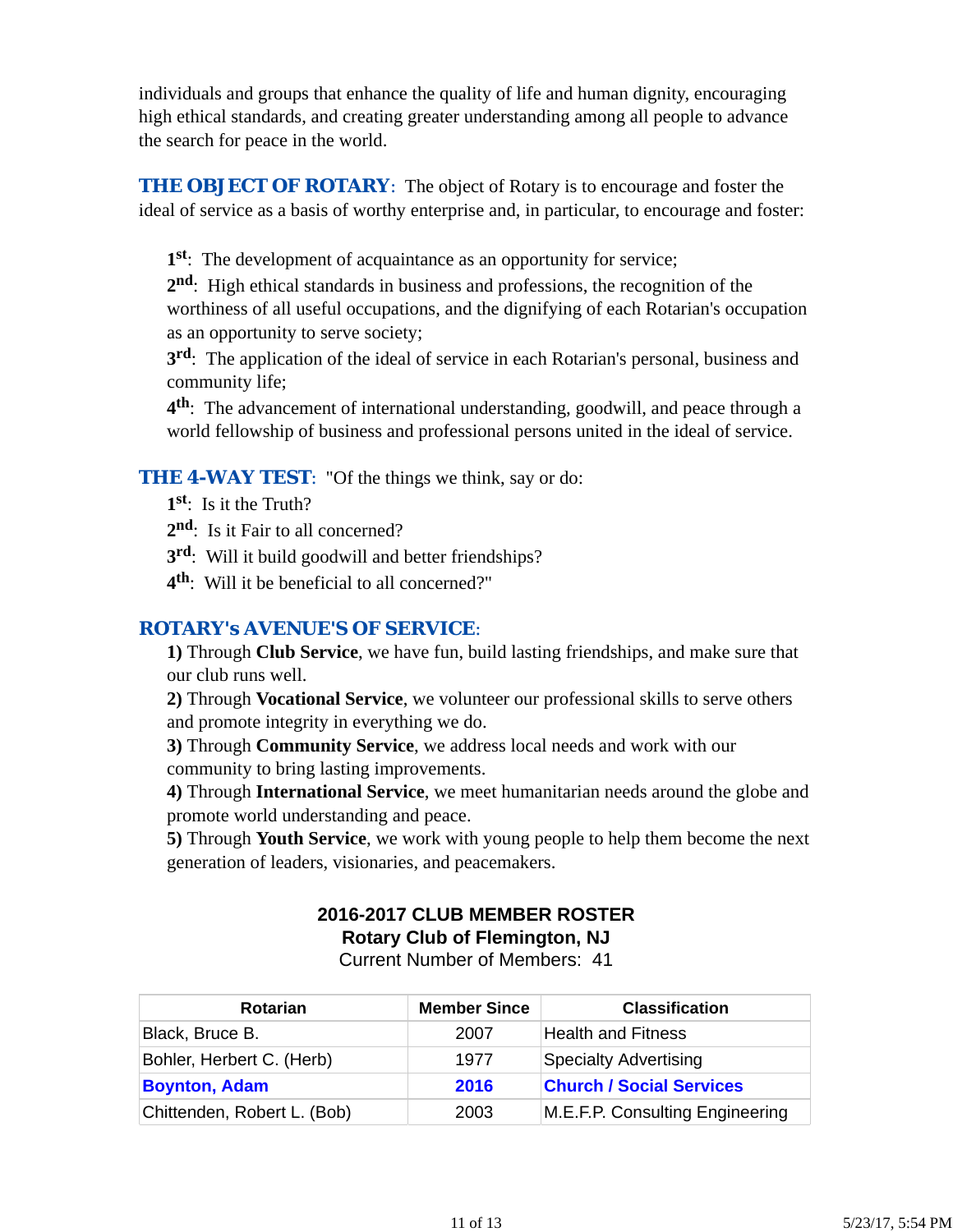| Clark, Arthur L. (Sandy)          | 1987 | Printing                          |
|-----------------------------------|------|-----------------------------------|
| Davidson, James G. (Jim)          | 2002 | <b>Rubber Products</b>            |
| del Campo, Ann                    | 2016 | <b>Scientist &amp; Farmer</b>     |
| <b>Durland, Dianne</b>            | 2017 | <b>Community Banking</b>          |
| Ferrari, Frederick J. (Fred)      | 1964 | Orthodontia                       |
| Fisher, Charles H. (Charlie)      | 1961 | <b>Funeral Services</b>           |
| Fisher, Thomas H. (Tom)           | 2012 | Property & Casualty Insurance     |
| Fogarty, Kyle M.                  | 2017 | <b>Financial Advisor</b>          |
| <b>Goodwin, Michael S.</b>        | 2016 | <b>Youth Development</b>          |
| Harrison, Jeffrey (Jeff)          | 1996 | Psychotherapy                     |
| <b>Hyatt, Frederic D. (Fred)</b>  | 2017 | <b>Retired - Aerospace</b>        |
| Kamnitsis, Christopher P. (Chris) | 2001 | <b>Financial Planning</b>         |
| <b>Kritharis, Nikolaos (Nik)</b>  | 2016 | <b>Dentistry</b>                  |
| Liebross, Ira                     | 1997 | <b>Family Medicine</b>            |
| Loew, Darren                      | 2002 | Orthodontics                      |
| Martin, Teresa (Terry)            | 1993 | Solid Waste/Recycling             |
| Mazujian, Harry                   | 2004 | Clergy                            |
| McWilliams, Nancy                 | 1992 | Psychotherapy                     |
| Metz, Kim                         | 2007 | <b>Technical Education</b>        |
| Muller, George D.                 | 1964 | <b>Cut Glass Manufacturing</b>    |
| Newland, Robert D. (Bob)          | 1998 | Insurance                         |
| Ownes, Terry M.                   | 1987 | <b>Floor Covering</b>             |
| Phelan, Christopher J. (Chris)    | 2009 | <b>Chamber Of Commerce</b>        |
| Randolph, R. Wayne                | 1982 | <b>Veterinary Medicine</b>        |
| Ruberto, Johanna S.               | 2016 | <b>High School Administration</b> |
| Schaible, R. Michael (Mick)       | 1998 | <b>Appraisal Services</b>         |
| Skowronek, Kenneth J. (Ken)       | 1994 | <b>Family Law</b>                 |
| Sollner, Richard F. (Dick)        | 1962 | Air Transportation                |
| Stothoff, Richard H. (Dick)       | 1966 | <b>Sanitary Engineering</b>       |
| Vera, Allan S.                    | 2016 | <b>Investment Advisor</b>         |
| Widico, Karen A.                  | 1997 | <b>Public Health Services</b>     |
| Williams, Gwen                    | 1991 | Purchasing/Manufacturing          |
| Wise, Robert (Bob)                | 1992 | <b>Hospital Administration</b>    |
| Woske, Harry                      | 1977 | Cardiology                        |
| Wright, Daniel J. (D.J.)          | 2003 | <b>Funeral Services</b>           |
| Ziegler, Joseph E. (Joe)          | 1988 | <b>Investment Advisor</b>         |
| Zullo, John J. (Johnnie)          | 1987 | <b>Chemical Engineering</b>       |